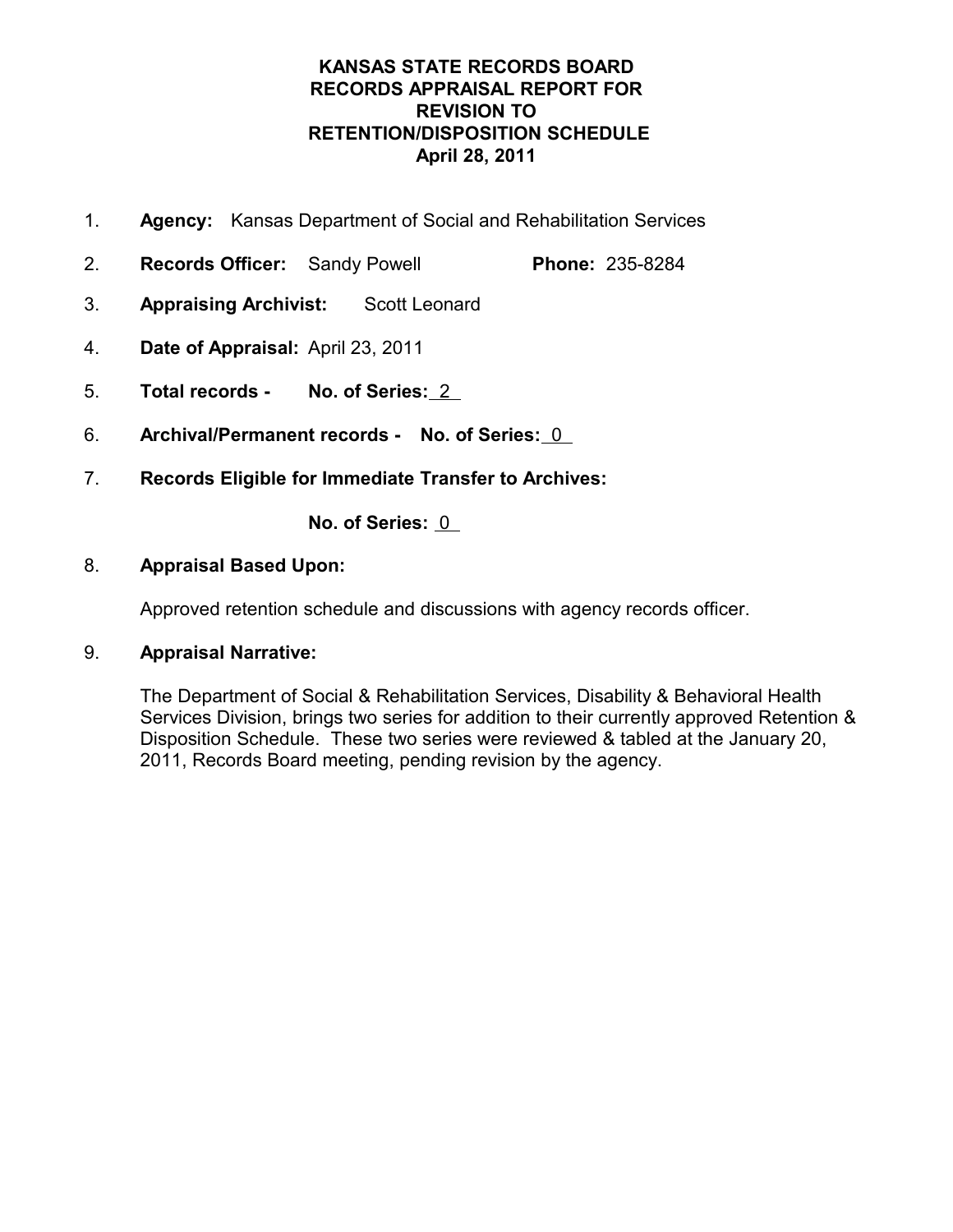# **629-002 Department of Social and Rehabilitation Services Disability & Behavioral Health Services Mental Health Services**

### **Nursing Facilities Mental Health Screens** (Series Unknown)

When a Kansan seeks to access nursing facility services, the first step is to conduct a broadbased assessment or "screening" of the overall health and functioning levels to determine whether nursing facility-level of care is necessary. This initial screening process is conducted by or under the management of the Kansas Department on Aging. After that initial screening, if there is an indication that mental health services may also be needed, a second level evaluation or "screen" as to mental health and functioning levels is conducted by a Community Mental Health Center (CMHC), and SRS - because SRS licenses CMHCs and management publicly funded mental health services - becomes programmatically responsible. Based upon the results of that screening, the person may be identified for placement in one of the Nursing Facility-Mental Health (NFMH) facilities in Kansas, also licensed by SRS. Both the initial screening for NFMH services and periodic (generally annual) re-screening for those services are presented to SRS staff for review and NFMH placement approval. SRS has only a copy of the screen for service approval/program management purposes.

**Entry Status:** Ready for SRB **Retention Period:** 6 fiscal years **Disposition:** Destroy **Restrictions:** K.S.A. 45-221(a)(3) **Record Copy:** Unknown **Remarks:**  $1/20/2011$ : New series. 4/23/2011: Series tabled at 1/20/2011 Records Board meeting for description; description added.

## **629-007**

# **Department of Social and Rehabilitation Services State Hospitals and Facilities State Hospitals**

### **Medical and Service Records -- SRS Hospitals and Facilities** (Series 0457-629) Documents concerning individual patient care including: medical, psychiatric, social, and legal information, as well as correspondence, progress notes, and response to treatment. **Entry Status:** Ready for SRB **Retention Period:** See Comments **Disposition:** Destroy **Restrictions:** KSA 45-221(a)(3) & 65-5602 **Comments:** Retain for 10 years after the date of last discharge. Destroy or retain consistent with facility policy.

According to SRS legal counsel, 45 CFR Section 164.530(j)(2) states "all patient records must be retained for 6 years from the date of the patient's discharge, transfer or death", & 42 CFR Section 482.24(b)(1) states "Medical records must be retained in their original or legally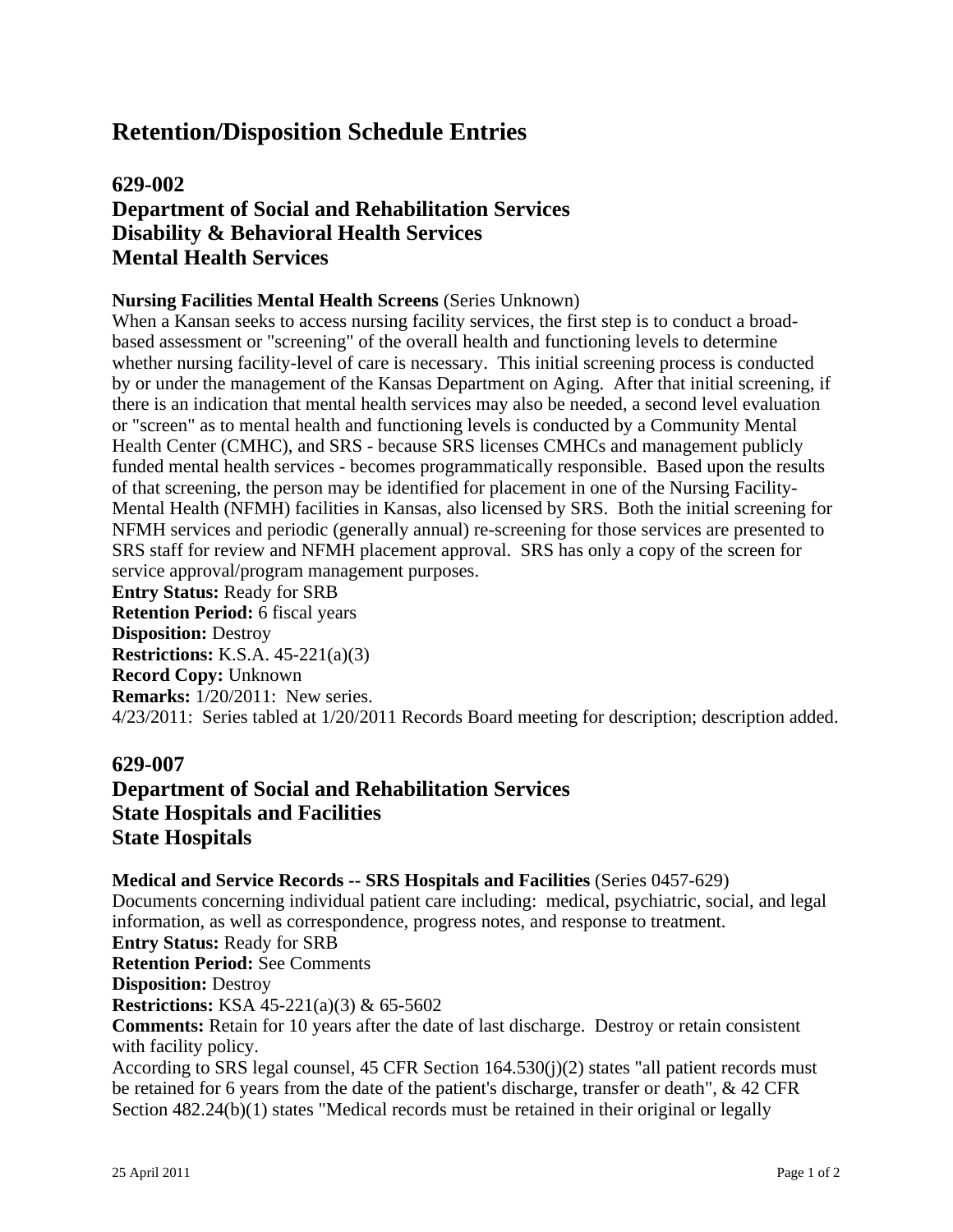reproduced form for a period of at least 5 years".

**Record Copy:** Unknown

Remarks:  $1/20/2011$ : Revised Comments from "..., strip chart. Destroy except basic 4 or 5 pages of data. Every 100th file transfer to the archives."

 4/23/2011: Series tabled from 1/20/2011 SRB meeting; revised title from "Medical Record - Adult Patients".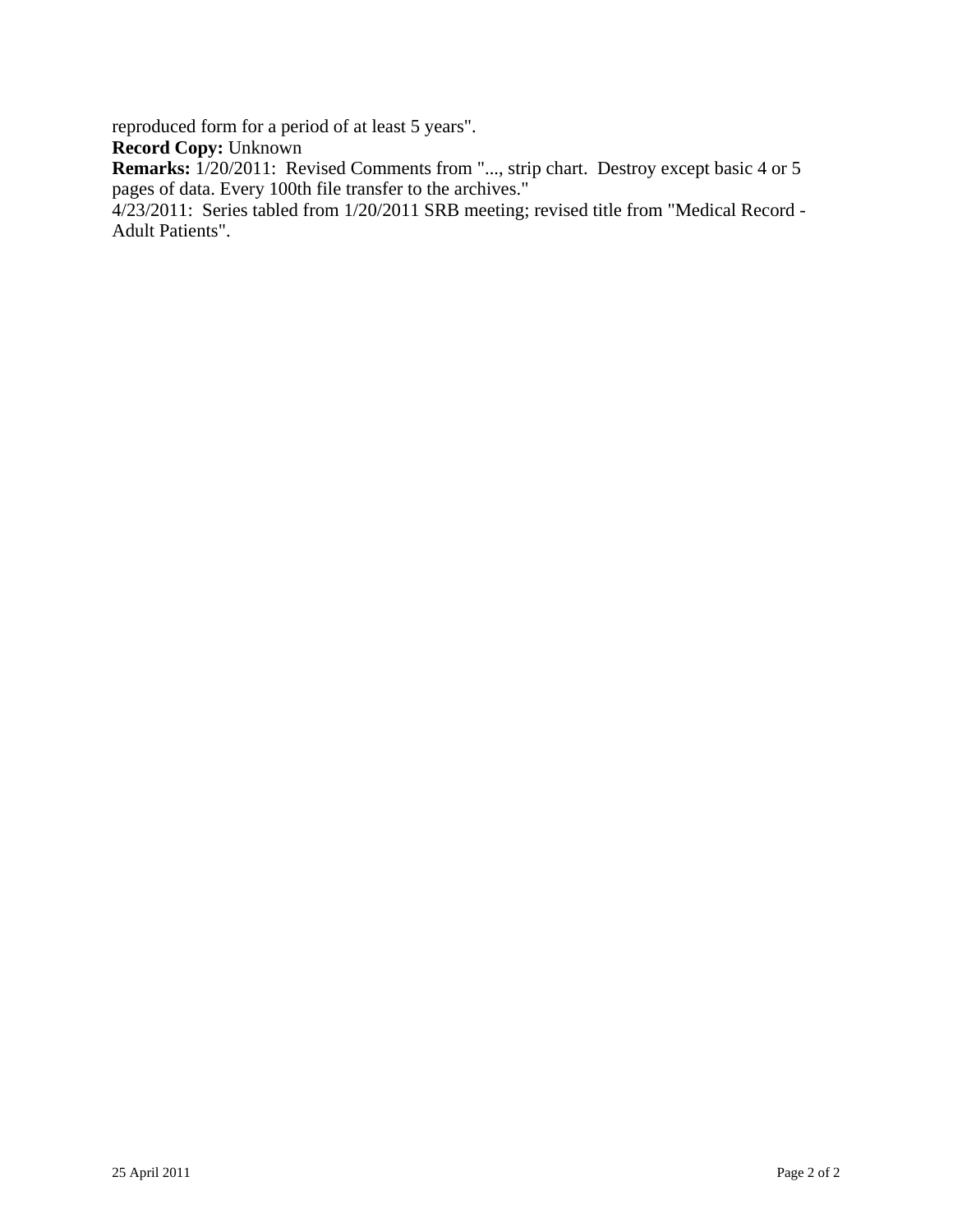## **KANSAS STATE RECORDS BOARD RECORDS APPRAISAL REPORT FOR REVISION TO RETENTION/DISPOSITION SCHEDULE April 28, 2011**

- 1. **Agency:** Kansas Department of Corrections
- 2. **Records Officer:** Mary Chambers **Phone:** 296-1136
- 3. **Appraising Archivist:** Scott Leonard
- 4. **Date of Appraisal:** April 23, 2011
- 5. **Total records - No. of Series:** 3
- 6. **Archival/Permanent records - No. of Series:** 1
- 7. **Records Eligible for Immediate Transfer to Archives:**

**No. of Series:** 0

### 8. **Appraisal Based Upon:**

Discussions with agency records officer and staff.

## 9. **Appraisal Narrative:**

The Kansas Department of Corrections requests a revision to its current Retention & Disposition Schedule. This proposal corrects some issues around the retention of Inmate Files.

The proposed revision to series 0518-521 rectifies a situation where there are two series that have been approved with the same ID, but with differing retention guidelines. Inmate Files have been imaged by the agency since the mid-1990s, and an Electronic Recordkeeping Plan was created to cover the imaged files in 2006; it was endorsed by the Electronic Records Committee in June of that year. Prior to the Plan, the State Archives was receiving the complete, and voluminous, inmate files. After the endorsement of the Plan, the Archives was to receive a less-voluminous file, with the majority of the documents in the files purged down to a selected list agreed to by the Archives. The Department has also been keeping some information from the Inmate File in a parallel system, called the Kansas Adult Supervised Population Electronic Repository (KASPER), which basically contains the information from the scaled down files the State Archives was receiving. This system contains inmate information dating back to the mid- to late-1980s, and the State Archives has agreed that this information is sufficient for historical needs. Corrections also proposes a series covering the retention of the information from the KASPER system.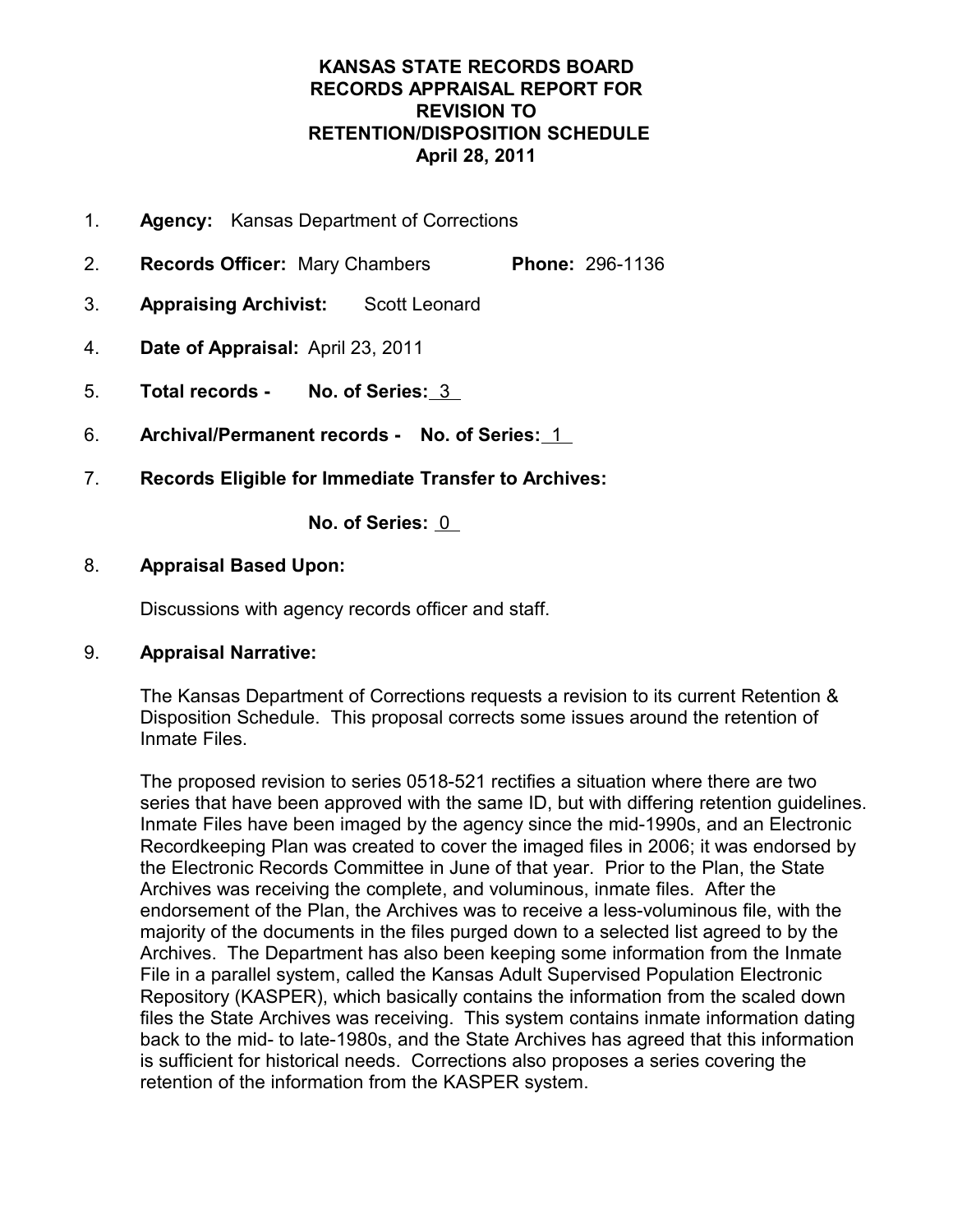As well as revising the Inmate Files series, Corrections also is proposing a schedule entry for the retention of Inmate Medical & Mental Health Records, which will aline with current DOC practice.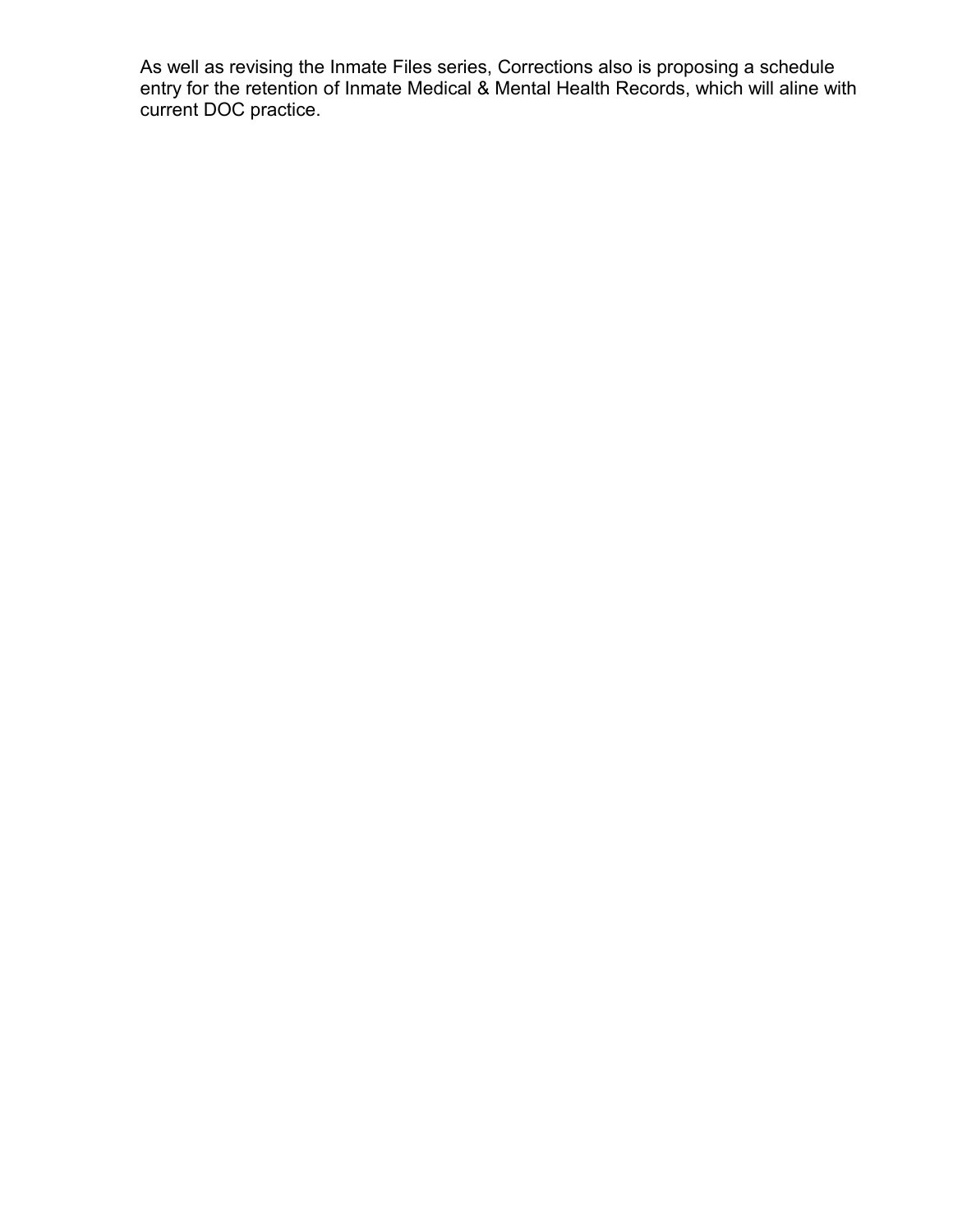# **521-010 Department of Corrections All Facilities**

### **Inmate Files** (Series 0518-521)

Primary documentation regarding individuals incarcerated with or supervised by Kansas Department of Corrections.

**Entry Status:** Ready for SRB

**Retention Period:** See Comments

**Disposition:** See Comments

**Restrictions:** KSA 22-4707 & 45-221(a)(29)

**Comments:** Retain the entire paper file and imaged documents for 3 years after expiration of sentence. Purge both paper files and imaged documents retaining only the following documents either in paper or electronic format for 27 years after purging: Admission Data Sheet (Face Sheet), All Court Documents; Finger Print card; Photo; PSI Report; Affidavit of Common-Law Marriage, Death Certificate, Parole Certificate, Obituary, Discharge Certificate. Transfer paper medical and mental health file to the repository and retain for 10 years, then destroy. Data stored offline should be refreshed periodically to ensure data integrity.

Some information from the Inmate File is kept permanently in Public Kansas Adult Supervised Population Electronic Repository (KASPER).

#### **Record Copy:** Unknown

**Remarks:** 4/23/2011: Revised Description from "...at state correctional facilities"; revised Comments from "Retain hard copy until verified in Imaging System, then destroy. Data stored offline should be refreshed periodically to ensure data integrity. All data should be migrated to new electronic information systems throughout the 30 year retention."

Supersedes 2nd series 0518-521 with Series Title of "Inmate Files through September 1, 2005".

### **Inmate Medical and Mental Health Records** (Series 0180-521)

Documents of individual inmate medical care: medication records, medical history, lab reports, physical exam records, etc.

**Entry Status:** Ready for SRB

**Retention Period:** See Comments

**Disposition:** See Comments

**Restrictions:** KSA 22-4707 & 45-221(a)(29)

**Comments:** Original records are maintained by the releasing facility for two years after discharge from sentence. Ship to KDOC Repository for storage until a total of 10 years after discharge from sentence, then destroy.

### **Record Copy:** Unknown

**Remarks:** 3/31/2011: Added "and Mental Health" to Title; revised Comments from "Original records are transferred to individual "Inmate Files" when inmates leaves facility. Retain duplicate copies for five years after inmate leaves facility, then destroy."

#### **Kansas Adult Supervised Population Electronic Repository (KASPER)** (Series Unknown) Kansas Adult Supervised Population Electronic Repository (KASPER) is the official permanent archive of offender information replacing the paper and imaged files for those offenders found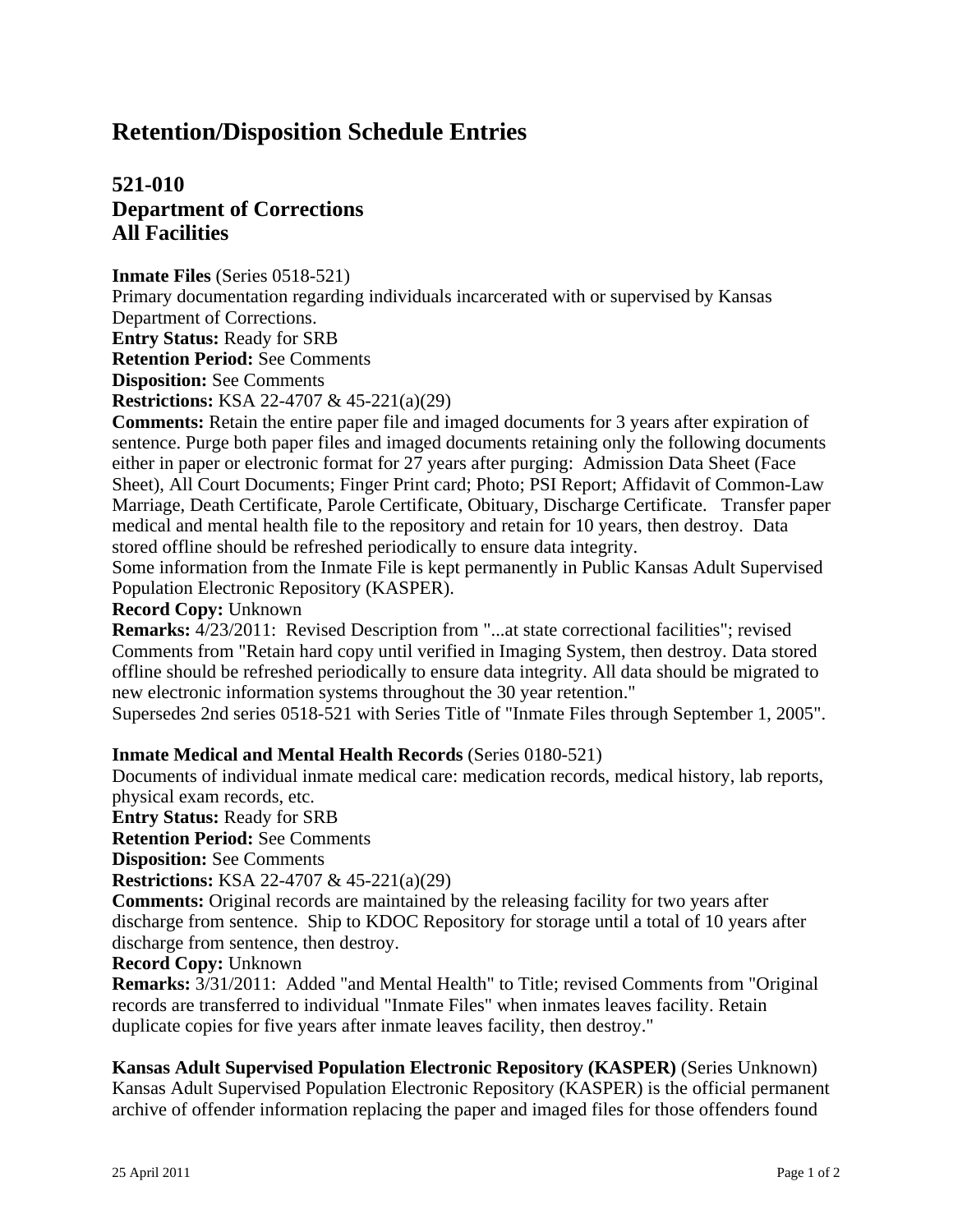### in KASPER. **Entry Status:** Ready for SRB **Retention Period:** Permanent **Disposition:** Permanent **Restrictions:** KSA 22-4707 & 45-221(a)(29)

**Comments:** KASPER contains not only the public information listed below but also a small amount of additional identifying information that has been classified for law enforcement use only. Additionally, KASPER contains non-public records on offenders housed by the KS Dept. of Corrections but the public disclosure of their records is deemed a risk to the safety and security of the offenders and/or the Department.

The fields of information displayed to the public as of April 28, 2011, shall be the minimum fields displayed permanently. Those fields are: inmate name, inmate number, conviction name, true name, date of birth, current age, eye color, hair color, height, weight, gender, race, earliest possible release date, current status, admission date, current locations, custody level, conviction county, conviction case number, conviction, offender date, conviction sentencing date, conviction ACS, criminal conviction description, conviction counts, conviction crime severity level, conviction case status, KDOC physical location history location, KDOC physical location history movement date, KDOC physical location history movement reason, KDOC disciplinary reports since January 1996 date, KDOC disciplinary reports since January 1996 class, KDOC disciplinary reports since January 1996 location, KDOC disciplinary reports since January 1996 type of report.

**Record Copy:** Electronic **Electronic Recordkeeping Plan Pending Remarks:** 4/25/2011: New entry.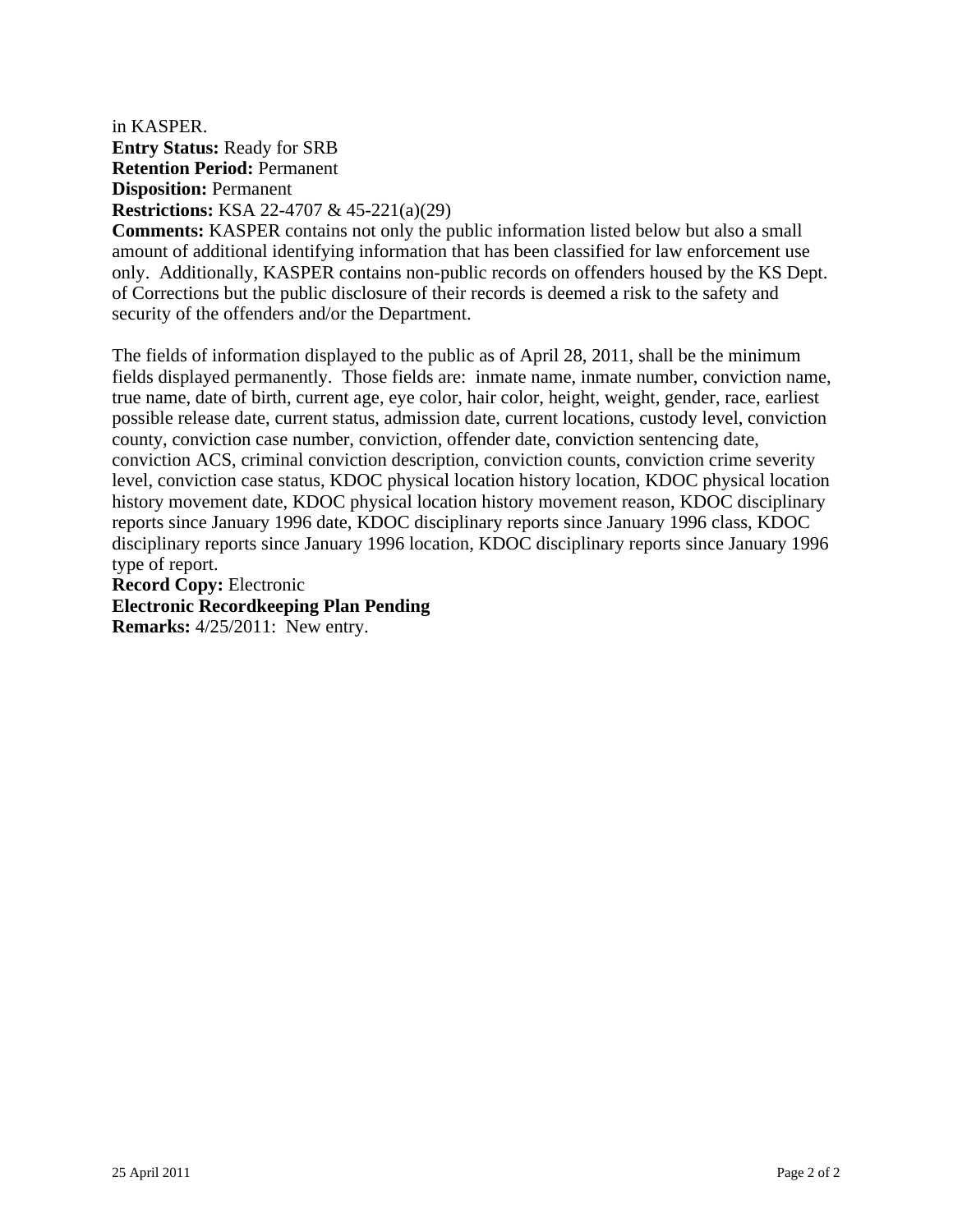# **521-010 Department of Corrections -- SUPERSEDED All Facilities**

### **Inmate Files through September 1, 2005** (Series 0518-521)

Primary documentation regarding individuals incarcerated at state correctional facilities.

**Entry Status:** Internal Review

**Retention Period:** See Comments

**Disposition:** See Comments

**Restrictions:** K.S.A. 22-4707 & 45-221(a)(29)

**Comments:** Retain the entire paper file for 3 years after expiration of sentence, then transfer to archives documents from the attached list which is hereby adopted as part of this schedule. Transfer paper medical and metal health files to the records center and retain for 10 years, then destroy.

**Record Copy:** Unknown

**Remarks:** 4/25/2011: Superseded by Series 0518-521, Inmate Files, considered for approval by SRB on April 28, 2011.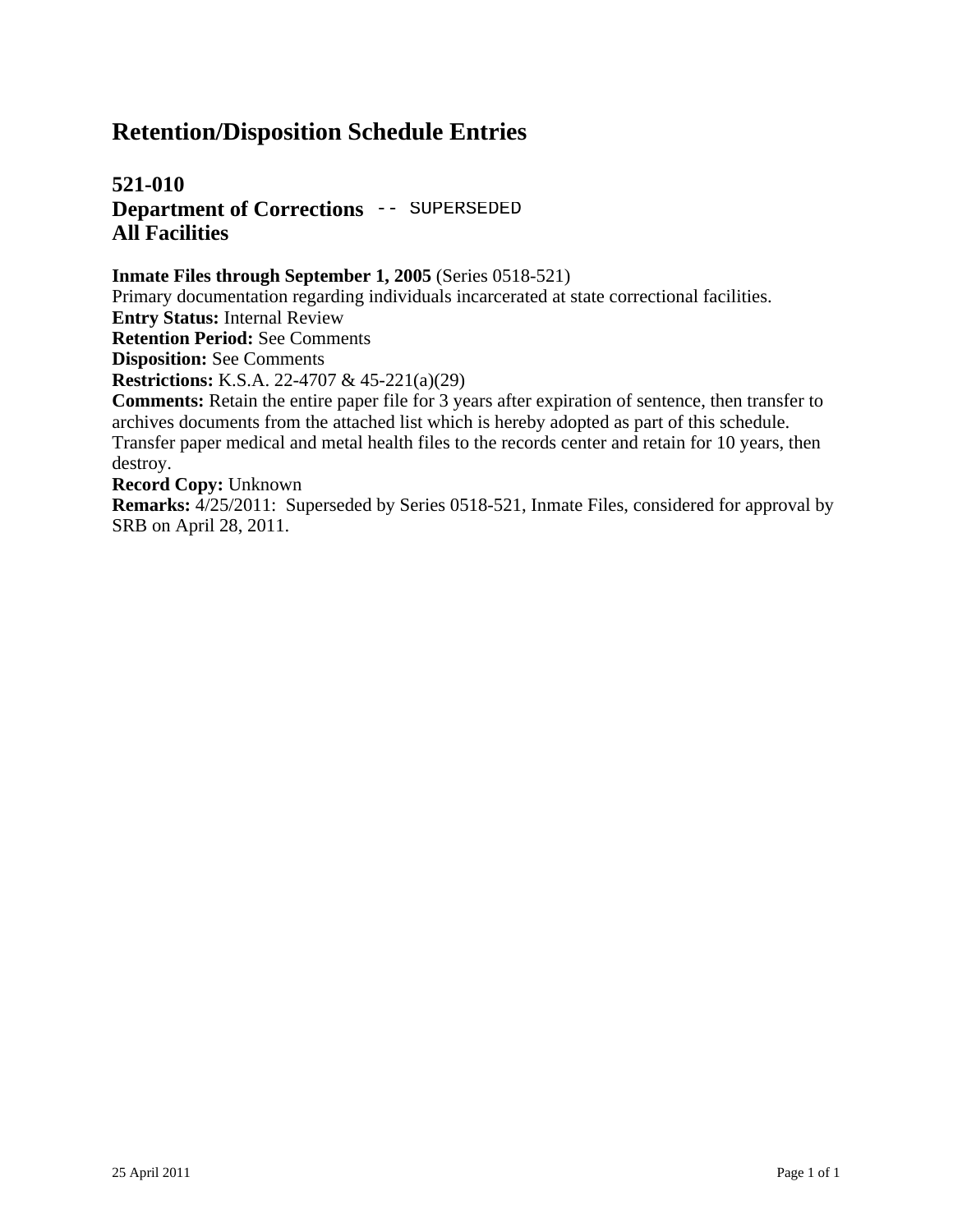## **KANSAS STATE RECORDS BOARD RECORDS APPRAISAL REPORT FOR REVISION TO RETENTION/DISPOSITION SCHEDULE April 28, 2011**

- 1. **Agency:** Kansas Department of Transportation
- 2. **Records Officer:** Susan Maxon **Phone:** 296-8925
- 3. **Appraising Archivist:** Scott Leonard
- 4. **Date of Appraisal:** April 23, 2011
- 5. **Total records - No. of Series:** 7
- 6. **Archival/Permanent records - No. of Series:** 3
- 7. **Records Eligible for Immediate Transfer to Archives:**

**No. of Series:** 0

### 8. **Appraisal Based Upon:**

Discussions with agency records officer and staff.

## 9. **Appraisal Narrative:**

The Kansas Department of Transportation requests a revision to its current Retention & Disposition Schedule. The two of the proposed series were reviewed & tabled at the January 20, 2011, Records Board meeting, pending clarification by the agency on restrictions for the two series.

Four of the series will be retained electronically, but only one series, Digital Videologs, will be kept longer than five calendar years. The Videolog series is covered by an Electronic Recordkeeping Plan, which has been reviewed by the Electronic Records Committee, but has not been endorsed due to concerns with the long-term storage of the records on optical media. The proposed retention for this series is a stop-gap measure for the records until an acceptable option for the long-term storage is proposed. The remaining three electronic series do not require Recordkeeping Plans due to the length of their retention periods.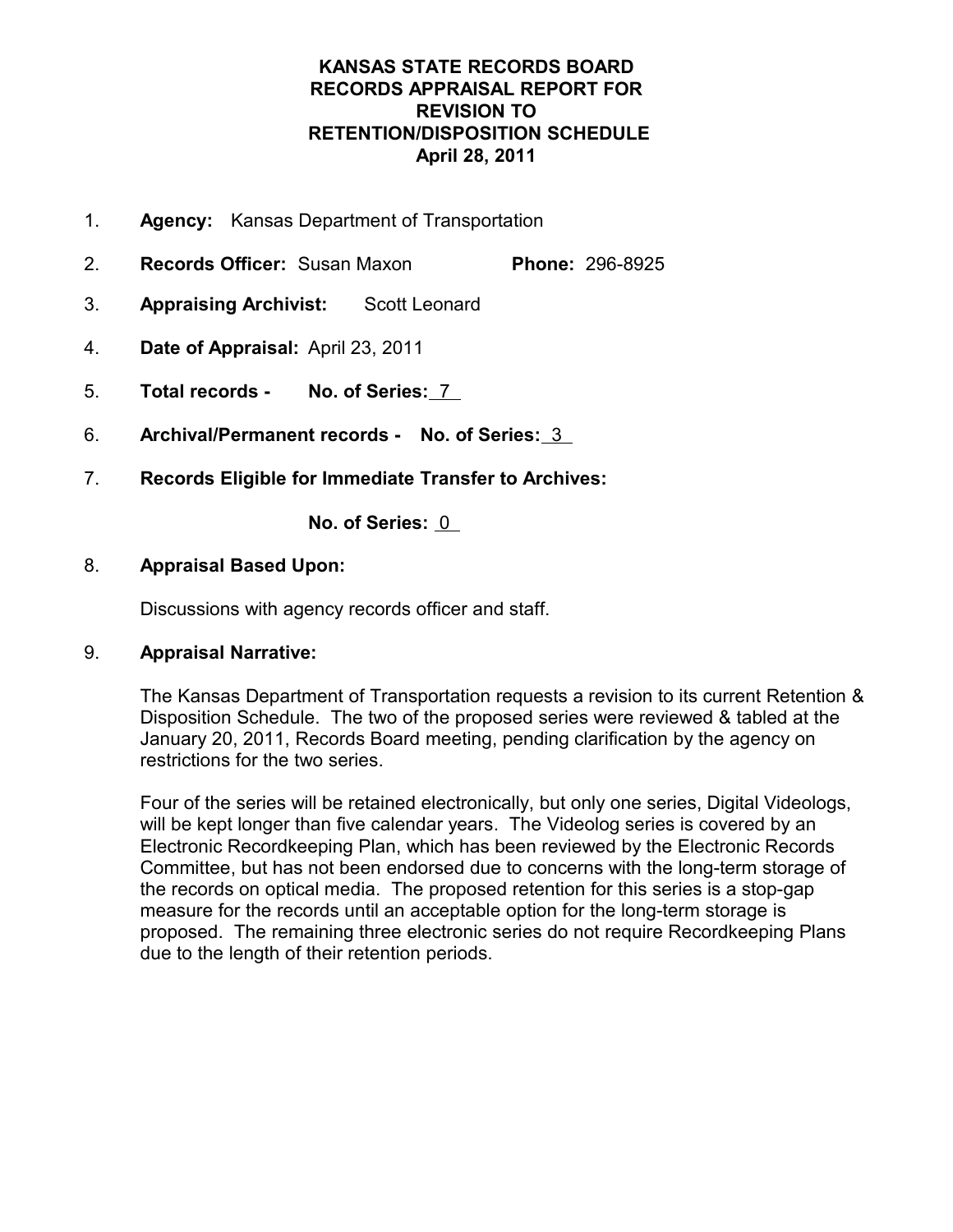# **276-005 Kansas Department of Transportation Bureau of Construction and Maintenance Maintenance**

**Highway Use Permits** (Series Unknown)

Highway Use of Right of Way Permit (DOT 304), Completion-Cancellation Revocation Notice (DOT304-A), and Attachment to Bridges Permits (DOT 310). **Entry Status:** Ready for SRB **Retention Period:** Permanent

**Disposition:** Permanent

**Restrictions:** K.S.A. 45-221(a),(12),(45)

**Comments:** Paper copies are retained in the office for three calendar years, then microfilmed. A digital image of the microfilm is saved to CD and provided to the District Office. A working copy of the microfilm and a copy of the CD are retained in the office.

Access to records by the public or other agencies will be processed by KDOT Office of Chief Counsel following KORA guidelines.

**Record Copy:** Microfilm

**Remarks:** 1/10/2011: New entry.

4/23/2011: Revised based on discussion at 1/2011 Records Board meeting; revised Restrictions & added KORA statement to Comments.

## **276-012**

# **Kansas Department of Transportation Bureau of Transportation Planning Traffic & Field Operations Unit**

**Significant Facts & Trends Publication** (Series Unknown) Reports created monthly summarizing average daily traffic (MADT) counts by route, county, and location for KDOT maintained roadways. **Entry Status:** Ready for SRB **Retention Period:** See Comments **Disposition:** Destroy **Restrictions:** None **Comments:** Monthly reports (January through November)are retained through calendar yearend. The final monthly report (December) includes all previous monthly data for the calendar year and is retained for five calendar years. **Record Copy:** Electronic **Electronic Recordkeeping Plan Not Required Remarks:**  $4/23/2011$ : New series; previously kept in paper, & transitioned to electronic.

# **Traffic and Field Operations**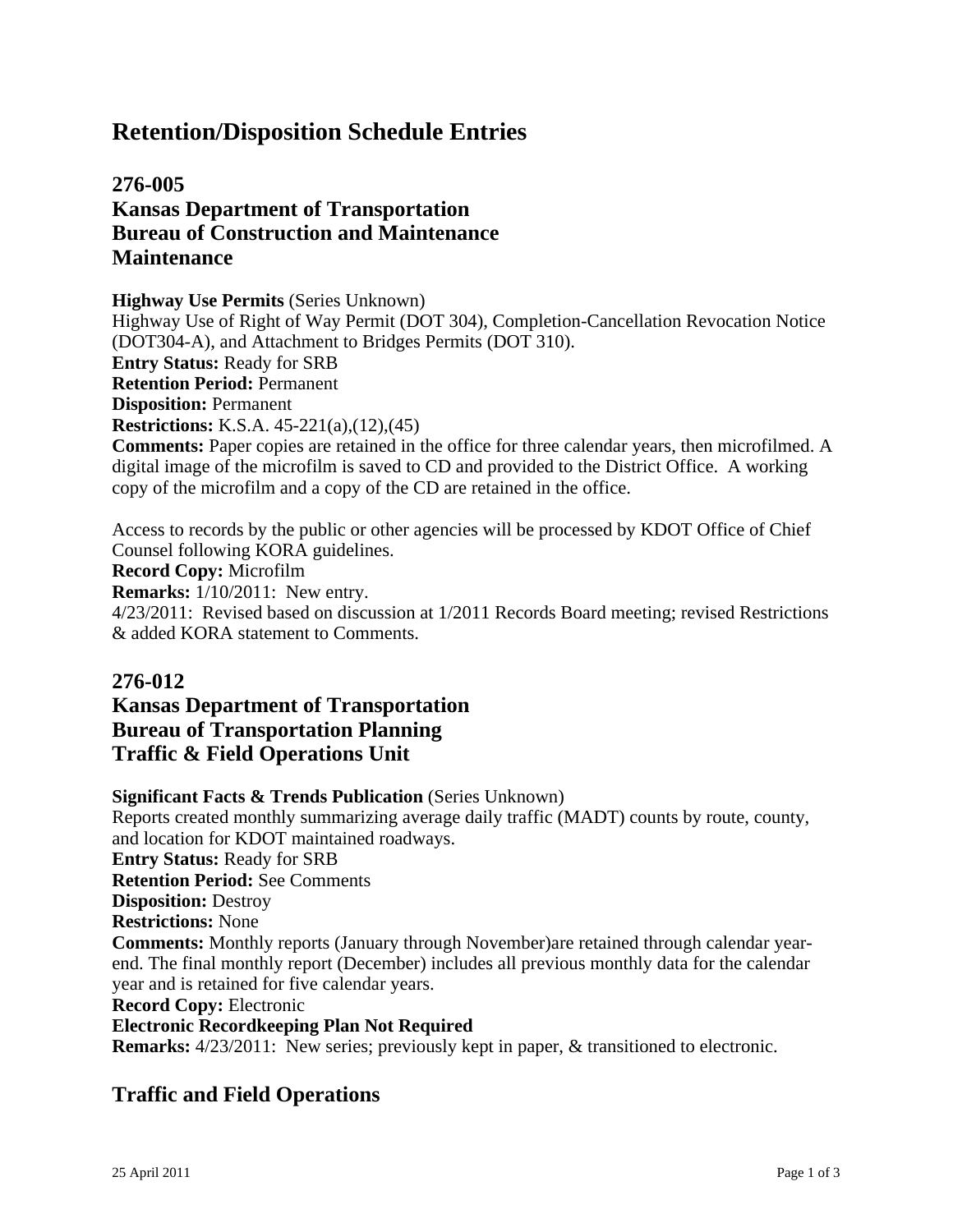### **Digital Videolog** (Series Unknown)

Electronic images, along with location and travel data relevant to the image and conditions, of the KDOT maintained roadway system. The images provide a driver's-eye view, recorded at preset intervals from mounted vehicle cameras, to support various virtual windshield surveys, roadway environment photos, and generates several other incidental KDOT-wide products used to provide a historical perspective of how the roadway looked in the past. The entire roadway system is surveyed every three years with one-third of the state surveyed annually. A back-up is made annually after updates.

**Entry Status:** Ready for SRB

**Retention Period:** See Comments

**Disposition:** See Comments

**Restrictions:** See Comments

**Comments:** Retain two complete three year cycles. When annual back-up is made transfer retired copy to State Archives. Access to records (whether in the agency or the State Archives) by the public or other agencies will be processed by KDOT Office of Chief Counsel following KORA guidelines.

**Record Copy:** Electronic

#### **Electronic Recordkeeping Plan Pending**

**Remarks:** 1/10/2011: New entry.

4/23/2011: Series tabled at 1/20/2011 SRB meeting; agency proposes "Permanent" retention with transfer of "retired copy" to State Archives; added "Access to records..." sentence to Comments to indicate agency preference for access.

### **276-016**

## **Kansas Department of Transportation Bureau of Program and Project Management Program Management Unit**

#### **Production Control Meeting Minutes** (Series Unknown)

Minutes from monthly meetings of project managers responsible for project design and development. Decisions impacting project scope or schedule are entered into an integrated application used for program and project management, generating project narratives. **Entry Status:** Ready for SRB **Retention Period:** Retain until no longer useful; then destroy **Disposition:** Destroy **Restrictions:** None **Record Copy:** Electronic **Electronic Recordkeeping Plan Not Required Remarks:** 4/23/2011

**Program Management Reports** (Series Unknown) Reports generated by project managers providing fund balances and yearly construction program cost estimates. **Entry Status:** Ready for SRB **Retention Period:** Retain until no longer useful; then destroy **Disposition:** Destroy